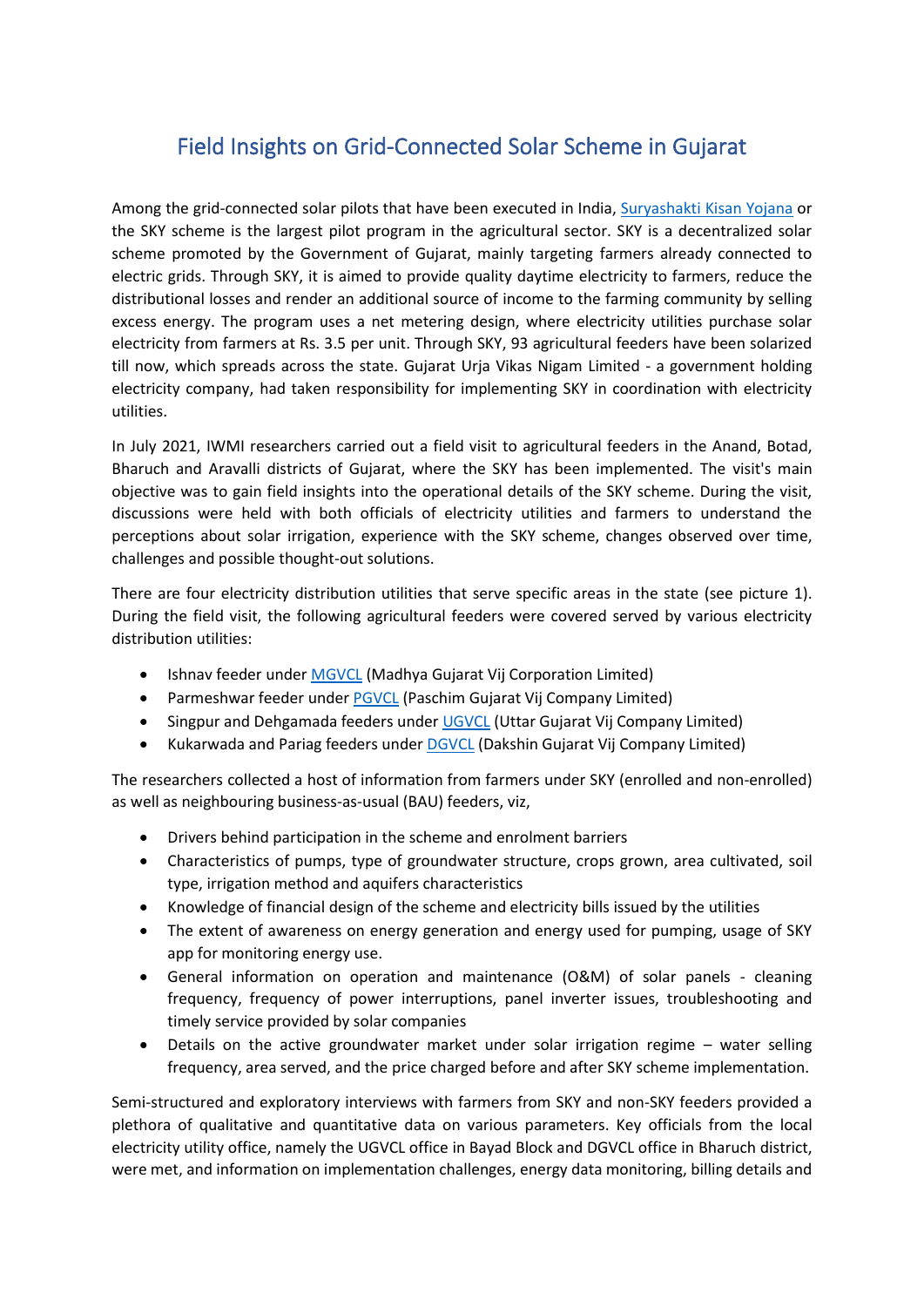scaling-up challenges concerning grid-connected solar were gathered. Despite the multiple challenges of Covid-19, these field interactions allowed IWMI researchers to better understand the heterogeneity across key indicators in the four main regions of Gujarat. Based on this field information, a detailed survey instrument will be developed to gather elaborate information from SKY feeder farmers (enrolled and non-enrolled) and business-as-usual feeder. This will help derive the SKY scheme's impact on agricultural practice, energy usage pattern (a proxy for groundwater abstraction), agricultural income, and groundwater selling.

## *Photos from the field:*



*Picture 1: Distribution of solarised feeders under SKY scheme across four utilities*